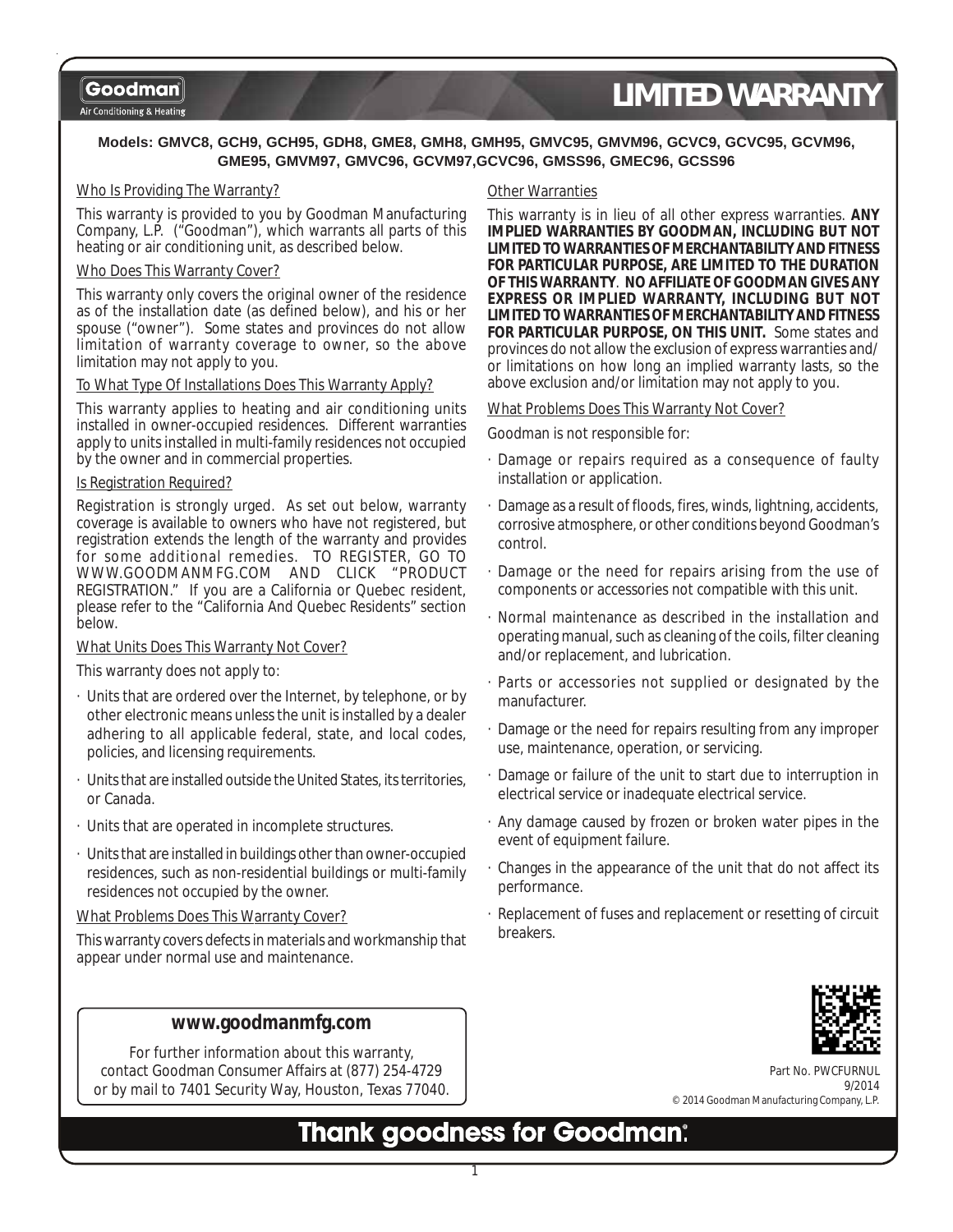#### Air Conditioning & Heating

# *LIMITED WARRANTY*

#### **Models: GMVC8, GCH9, GCH95, GDH8, GME8, GMH8, GMH95, GMVC95, GMVM96, GCVC9, GCVC95, GCVM96, GME95, GMVM97, GMVC96, GCVM97,GCVC96, GMSS96, GMEC96, GCSS96**

#### When Does Warranty Coverage Begin?

Warranty coverage begins on the "installation date." The installation date is one of three dates depending on the circumstances of purchase:

- (1) For units installed in a newly constructed residence, the installation date is the date the owner purchases the residence from the builder.
- (2) For units installed in existing residences, the installation date is the date that the unit is originally installed.
- (3) If the date the owner purchases the residence from the builder or the date the unit is originally installed cannot be verified, the installation date is three months after the manufacture date. The first four digits of the serial number (YYMM) on the unit indicate the manufacture date. For example, a serial number beginning with "1306" indicates the unit was manufactured in June 2013.

#### How Long Does Warranty Coverage Last?

Registration is not required to obtain warranty coverage, but registration affects the length of the warranty. If the unit is not registered, the warranty lasts for a period up to (1) 20 YEARS for the heat exchanger and (2) 5 YEARS for all other parts.

If the unit is properly registered online within 60 days after the installation date, the warranty lasts for as long as the original registered owner or his or her spouse ("registered owner") own and reside in the home in which the unit was originally installed, (1) for the lifetime of the registered owner for the heat exchanger and (2) for a period up to 10 YEARS for all other parts. TO REGISTER, GO TO WWW.GOODMANMFG.COM AND CLICK "PRODUCT REGISTRATION." If you are a California or Quebec resident, please refer to the "California And Quebec Residents" section below.

Neither of these warranty periods continues after the unit is removed from the location where it was originally installed.

The replacement of a part or unit under this warranty does not extend the warranty period. In other words, Goodman warrants a replacement part or unit only for the period remaining in the applicable warranty that commenced on the installation date.

#### What Will Goodman Do To Correct Problems?

Goodman will furnish a replacement part, without charge for the part only, to replace any part that is found to be defective due to workmanship or materials under normal use and maintenance. Furnishing of the replacement part is Goodman's only responsibility under this warranty to owners who have not properly registered the unit and the furnishing of the replacement part is the unregistered owner's only remedy. It is also Goodman's only responsibility and the only remedy for registered owners except for the limited unit replacement remedy for registered owners set out below.

For registered owners, for a heat exchanger that is covered by the lifetime warranty and that fails during the first 10 YEARS after the installation date, Goodman will replace the unit with a new, equivalent furnace.

If you are a California or Quebec resident, please refer to the "California And Quebec Residents" section below.

THE OWNER AGREES THAT THESE REMEDIES ARE THE OWNER'S EXCLUSIVE REMEDIES FOR BREACH OF ALL WARRANTIES, EXPRESS OR IMPLIED.

#### What Won't Goodman Do To Correct Problems?

Goodman will not pay for:

- · Labor, freight, or any other cost associated with the service, repair, or operation of the unit.
- Electricity or fuel costs, or increases in electricity or fuel costs, for any reason, including additional or unusual use of supplemental electric heat.
- · Lodging or transportation charges.

**WHETHER ANY CLAIM IS BASED ON NEGLIGENCE OR OTHER TORT, BREACH OF WARRANTY OR OTHER BREACH OF CONTRACT, OR ANY OTHER THEORY, NEITHER GOODMAN NOR ANY OF ITS AFFILIATES SHALL IN ANY EVENT BE LIABLE FOR INCIDENTAL OR CONSEQUENTIAL DAMAGES, INCLUDING BUT NOT LIMITED TO LOST PROFITS, LOSS OF USE OF A UNIT, EXTRA UTILITY EXPENSES, OR DAMAGES TO PROPERTY.** Some states and provinces do not allow the exclusion or limitation of incidental or consequential damages, so the above exclusion may not apply to you.

How Can The Owner Receive Warranty Service?

If there is a problem with the unit, contact a licensed contractor.

To receive a replacement unit when applicable, a licensed contractor must bring the unit to a Goodman heating and air conditioning products distributor.

To receive a replacement part, a licensed contractor must bring the defective part to a Goodman heating and air conditioning products distributor.

For more information about the warranty, contact Goodman Consumer Affairs at 877-254-4729 or write to Goodman Consumer Affairs, 7401 Security Way, Houston, Texas 77040.

This warranty gives you specific legal rights, and you may also have other rights that vary from state to state or province to province.

> Part No. PWCFURNUL 9/2014 © 2014 Goodman Manufacturing Company, L.P.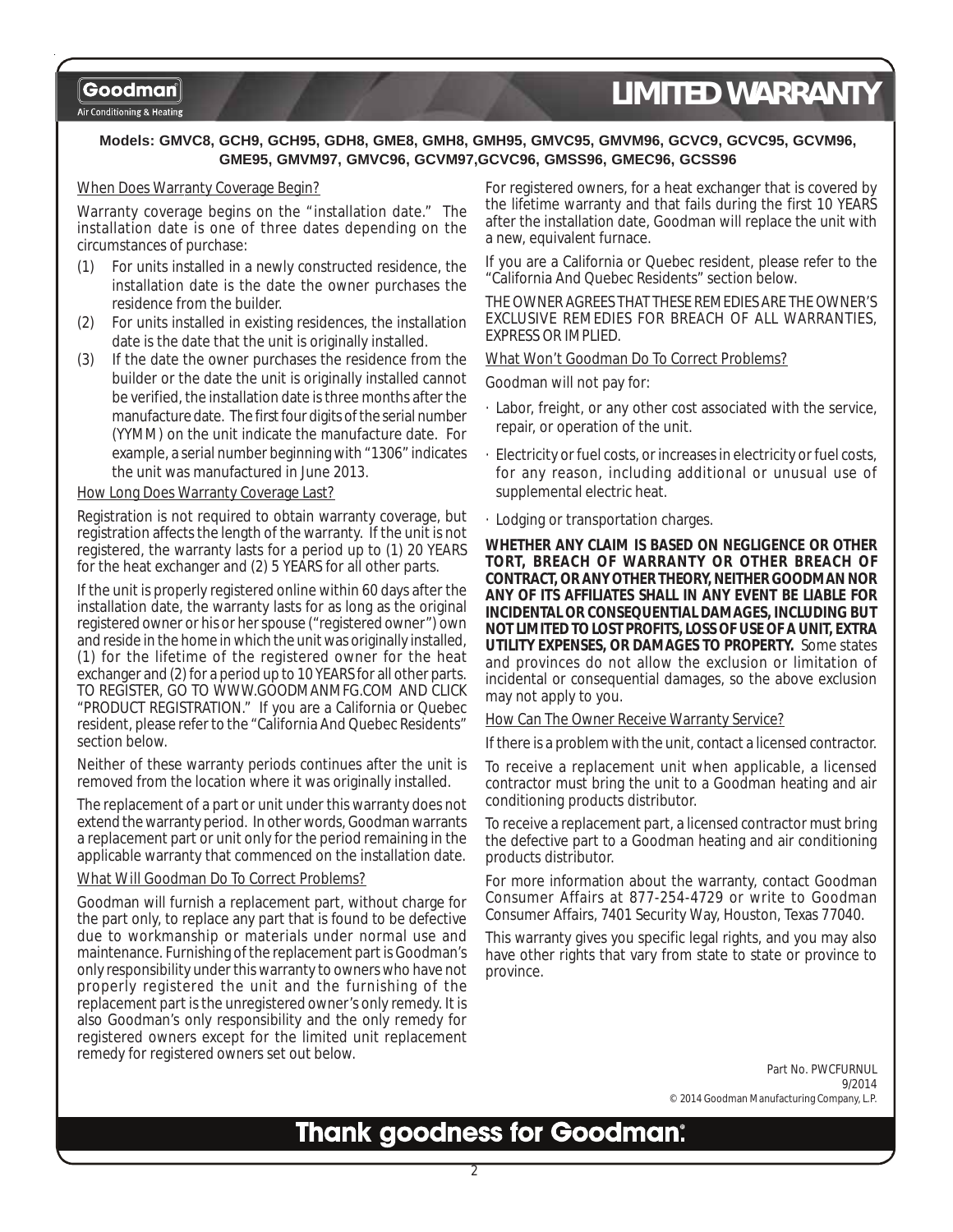Air Conditioning & Heating

# *LIMITED WARRANTY*

#### **Models: GMVC8, GCH9, GCH95, GDH8, GME8, GMH8, GMH95, GMVC95, GMVM96, GCVC9, GCVC95, GCVM96, GME95, GMVM97, GMVC96, GCVM97,GCVC96, GMSS96, GMEC96, GCSS96**

#### California And Quebec Residents

California and Quebec residents do not need to register the product in order to get all of the rights and remedies of registered owners under this warranty. The arbitration provisions of this warranty shall not apply to residents of Quebec.

#### Where Can Any Legal Remedies Be Pursued?

ARBITRATION CLAUSE. IMPORTANT. PLEASE REVIEW THIS ARBITRATION CLAUSE. IT AFFECTS YOUR LEGAL RIGHTS.

- 1. *Parties*: This arbitration clause affects your rights against Goodman and any of its affiliates or employees or agents, successors, or assigns, all of whom together are referred to below as "we" or "us" for ease of reference.
- 2. *ARBITRATION REQUIREMENT***: EXCEPT AS STATED BELOW, ANY DISPUTE BETWEEN YOU AND ANY OF US SHALL BE DECIDED BY NEUTRAL, BINDING ARBITRATION RATHER THAN IN COURT OR BY JURY TRIAL.** "Dispute" will be given the broadest possible meaning allowable by law. It includes any dispute, claim, or controversy arising from or relating to your purchase of this heating or air conditioning unit, any warranty upon the unit, or the unit's condition. It also includes determination of the scope or applicability of this Arbitration Clause. The arbitration requirement applies to claims in contract and tort, pursuant to statute, or otherwise.
- 3. *CLASS-ARBITRATION WAIVER***: ARBITRATION IS HANDLED ON AN INDIVIDUAL BASIS. IF A DISPUTE IS ARBITRATED, YOU AND WE EXPRESSLY WAIVE ANY RIGHT TO PARTICIPATE AS A CLASS REPRESENTATIVE OR CLASS MEMBER ON ANY CLASS CLAIM YOU MAY HAVE AGAINST US OR WE AGAINST YOU, OR AS A PRIVATE ATTORNEY GENERAL OR IN ANY OTHER REPRESENTATIVE CAPACITY. YOU AND WE ALSO WAIVE ANY RIGHT TO CLASS ARBITRATION OR ANY CONSOLIDATION OF INDIVIDUAL ARBITRATIONS.**
- 4. *Discovery and Other Rights*: Discovery and rights to appeal in arbitration are generally more limited than in a lawsuit. This applies to both you and us. Other rights that you or we would have in court may not be available in arbitration. Please read this Arbitration Clause and consult the rules of the arbitration organizations listed below for more information.
- 5. *SMALL CLAIMS COURT OPTION***: YOU MAY CHOOSE TO LITIGATE ANY DISPUTE BETWEEN YOU AND ANY OF US IN SMALL CLAIMS COURT, RATHER THAN IN ARBITRATION, IF THE DISPUTE MEETS ALL REQUIREMENTS TO BE HEARD IN SMALL CLAIMS COURT.** 6. *Governing Law*: For residents of the United States, the procedures and effect of the arbitration will be governed by the Federal Arbitration Act (9 U.S.C. § 1 et seq.) rather than by state law concerning arbitration. For residents of Canada, the procedures and effect of the arbitration will be governed by the applicable arbitration law of the province in which you purchased your unit. The law governing your substantive warranty rights and other claims will be the law of the state or province in which you purchased your unit. Any court having jurisdiction may enter judgment on the arbitration award.
- 7. *Rules of the Arbitration*: If the amount in controversy is less than \$250,000, the arbitration will be decided by a single arbitrator. If the amount in controversy is greater than or equal to \$250,000, the arbitration will be decided by a panel of three arbitrators. The arbitrator(s) will be chosen pursuant to the rules of the administering arbitration organization. United States residents may choose the American Arbitration Association (1633 Broadway, 10<sup>th</sup> Floor, New York, NY 10019, www.adr.org), JAMS (1920 Main Street, Ste. 300, Irvine, CA 92614, www.jamsadr.com), or, subject to our approval, any other arbitration organization. In addition, Canadian residents may choose the ADR Institute of Canada (234 Eglinton Ave. East, Suite 405, Toronto, Ontario, M4P 1K5, www.amic.org). These organizations' rules can be obtained by contacting the organization or visiting its website. If the chosen arbitration organization's rules conflict with this Arbitration Clause, the provisions of this Arbitration Clause control. The award of the arbitrator(s) shall be final and binding on all parties.

Part No. PWCFURNUL 9/2014 © 2014 Goodman Manufacturing Company, L.P.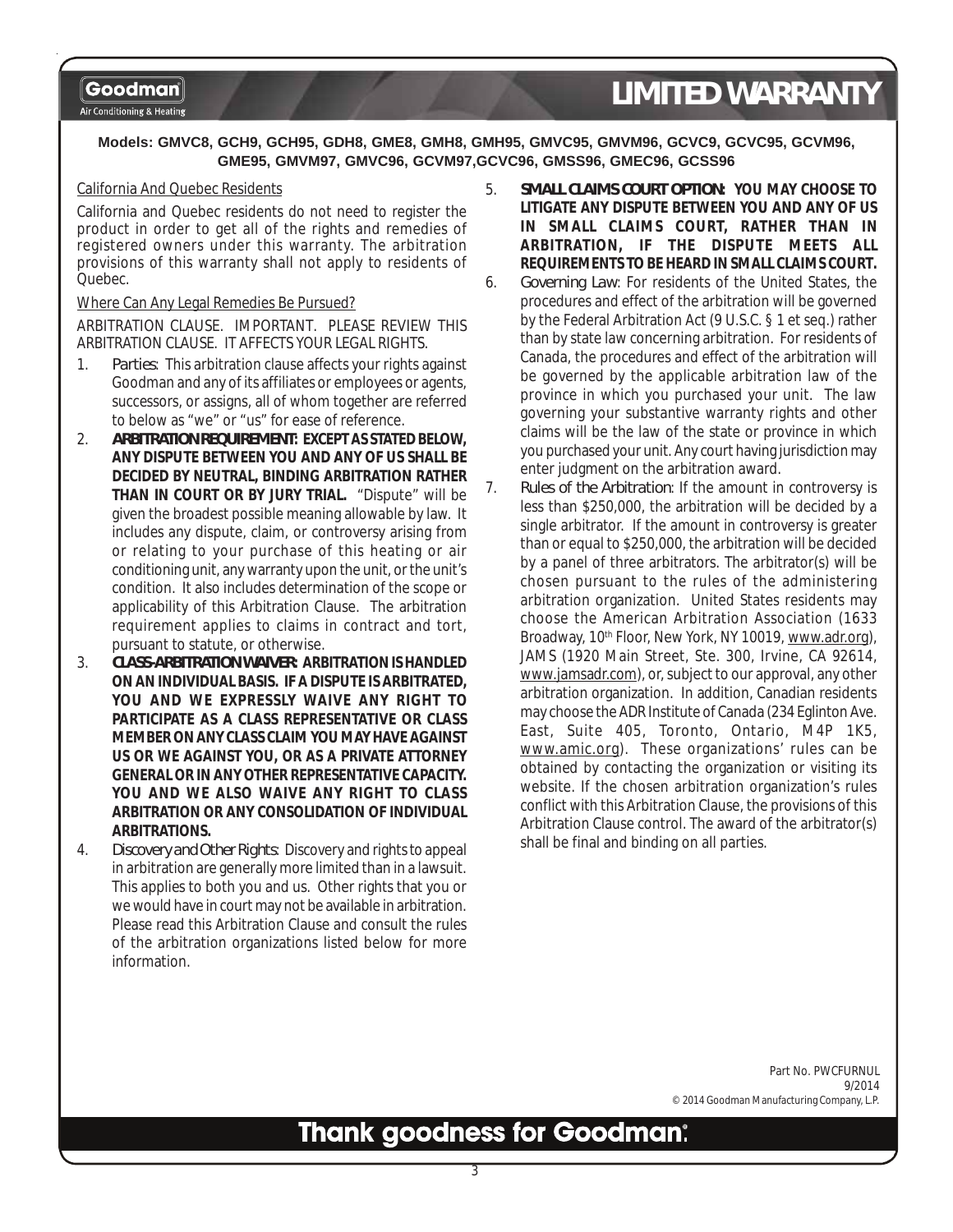#### Air Conditioning & Heating

# *LIMITED WARRANTY*

#### **Models: GMVC8, GCH9, GCH95, GDH8, GME8, GMH8, GMH95, GMVC95, GMVM96, GCVC9, GCVC95, GCVM96, GME95, GMVM97, GMVC96, GCVM97,GCVC96, GMSS96, GMEC96, GCSS96**

- 8. *Location of the Arbitration Hearing*: Unless applicable law provides otherwise, the arbitration hearing for United States residents will be conducted in the federal judicial district in which you reside or, for Canadian residents, in the province in which you reside.
- 9. *Costs of the Arbitration*: Each party is responsible for its own attorney, expert, and other fees unless applicable law requires otherwise. Goodman will pay your share of the fees charged by the arbitration organization and arbitrator(s) beyond the first \$200. Where permissible by law, you may be required to reimburse Goodman for the fees of the arbitration organization and arbitrator(s) in whole or in part by decision of the arbitrator(s) at the discretion of the arbitrator(s).
- 10. *Survival and Enforceability of this Arbitration Clause*: This Arbitration Clause shall survive the expiration or termination, or any transfer, of the warranty on your unit. If any part of this Arbitration Clause, except waivers of class-action rights, is found to be unenforceable for any reason, the remainder of this clause and the warranty shall remain enforceable. If, in a case in which class-action allegations have been made, the waiver of class-action rights under this warranty is found to be unenforceable with respect to any part of the dispute, the parts of the dispute as to which the waiver of class-action rights have been found unenforceable will be severed and will proceed in court without reference or application of this Arbitration Clause. Any remaining parts will proceed in arbitration.

| <b>OWNER NAME</b>                                                                                                                                                                                                                                      |                                            |  |
|--------------------------------------------------------------------------------------------------------------------------------------------------------------------------------------------------------------------------------------------------------|--------------------------------------------|--|
| ADDRESS OF INSTALLATION                                                                                                                                                                                                                                |                                            |  |
| CITY / STATE-PROVINCE / ZIP-POSTAL CODE                                                                                                                                                                                                                |                                            |  |
| the control of the control of the control of the control of the control of the control of the control of the control of the control of the control of the control of the control of the control of the control of the control<br><b>INSTALLER NAME</b> |                                            |  |
| CITY / STATE-PROVINCE / ZIP-POSTAL CODE                                                                                                                                                                                                                |                                            |  |
| the contract of the contract of the contract of the contract of the contract of the contract of<br>PHONE # / FAX $#$                                                                                                                                   |                                            |  |
| DISTRIBUTOR NAME                                                                                                                                                                                                                                       |                                            |  |
| <u> 1989 - Johann John Stone, markin film yn y brenin y brenin y brenin y brenin y brenin y brenin y brenin y br</u><br>CITY / STATE-PROVINCE / ZIP-POSTAL CODE                                                                                        |                                            |  |
| PHONE # / FAX #                                                                                                                                                                                                                                        |                                            |  |
| UNIT MODEL # & SERIAL #                                                                                                                                                                                                                                |                                            |  |
| UNIT INSTALLATION DATE                                                                                                                                                                                                                                 |                                            |  |
|                                                                                                                                                                                                                                                        |                                            |  |
|                                                                                                                                                                                                                                                        | Part No. PWCFURNUL<br>9/2014               |  |
|                                                                                                                                                                                                                                                        | © 2014 Goodman Manufacturing Company, L.P. |  |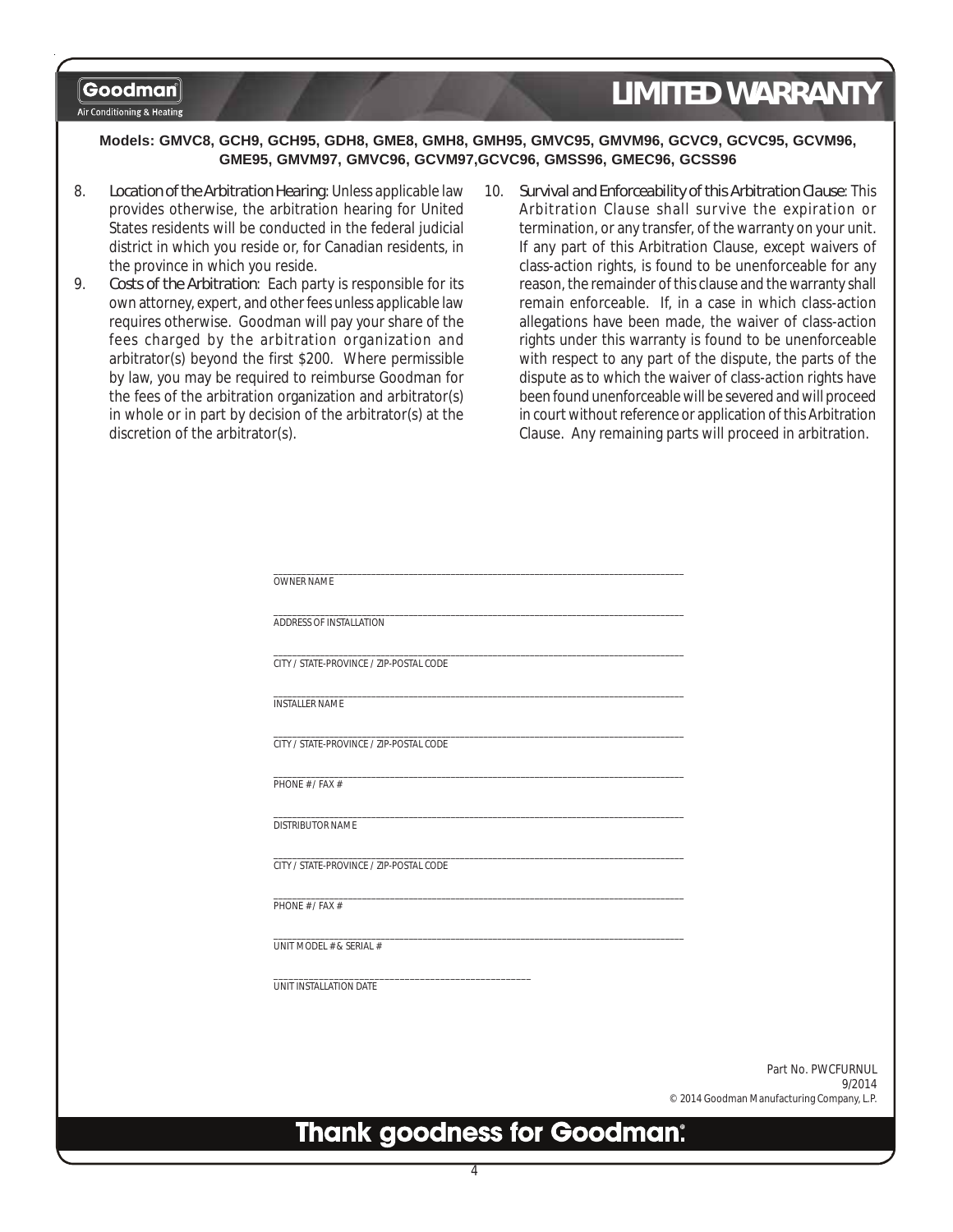#### Air Conditioning & Heating

# *MULTI-FAMILY RESIDENCE WARRANTY*

#### **Models: GMVC8, GCH9, GCH95, GDH8, GME8, GMH8, GMH95, GMVC95, GMVM96, GCVC9, GCVC95, GCVM96, GME95, GMVM97, GMVC96, GCVM97,GCVC96, GMSS96, GMEC96, GCSS96**

#### Who Is Providing The Warranty?

This warranty is provided to you by Goodman Manufacturing Company, L.P. ("Goodman"), which warrants all parts of this heating or air conditioning unit, as described below.

#### Who Does This Warranty Cover?

This warranty only covers the original owner of the residence as of the installation date (as defined below) ("owner").

#### To What Type Of Installations Does This Warranty Apply?

This warranty applies to heating and air conditioning units installed in multi-family residences not occupied by the owner. Different warranties apply to units installed in owner-occupied residences and in commercial properties.

#### Is Registration Required?

Registration is strongly urged. As set out below, warranty coverage is available to owners who have not registered, but registration extends the length of the warranty. TO REGISTER, GO TO WWW.GOODMANMFG.COM AND CLICK "PRODUCT REGISTRATION."

#### What Units Does This Warranty Not Cover?

This warranty does not apply to:

- · Units that are ordered over the Internet, by telephone, or by other electronic means unless the unit is installed by a dealer adhering to all applicable federal, state, and local codes, policies, and licensing requirements.
- · Units that are installed outside the United States, its territories, or Canada.
- · Units that are operated in incomplete structures.
- · Units that are installed in buildings other than multi-family residences not occupied by the owner, such as non-residential buildings or owner-occupied residences.

#### What Problems Does This Warranty Cover?

This warranty covers defects in materials and workmanship that appear under normal use and maintenance.

#### Other Warranties

**THIS WARRANTY IS PROVIDED IN LIEU OF ANY OTHER WARRANTIES, WHETHER BY GOODMAN OR ANY OF ITS AFFILIATES, EXPRESS OR IMPLIED, INCLUDING ANY IMPLIED WARRANTY OF MERCHANTABILITY OR FITNESS FOR A PARTICULAR PURPOSE.**

#### What Problems Does This Warranty Not Cover?

Goodman is not responsible for:

- Damage or repairs required as a consequence of faulty installation or application.
- · Damage as a result of floods, fires, winds, lightning, accidents, corrosive atmosphere, or other conditions beyond Goodman's control.
- · Damage or the need for repairs arising from the use of components or accessories not compatible with this unit.
- · Normal maintenance as described in the installation and operating manual, such as cleaning of the coils, filter cleaning and/or replacement, and lubrication.
- · Parts or accessories not supplied or designated by the manufacturer.
- Damage or the need for repairs resulting from any improper use, maintenance, operation, or servicing.
- Damage or failure of the unit to start due to interruption in electrical service or inadequate electrical service.
- · Any damage caused by frozen or broken water pipes in the event of equipment failure.
- · Changes in the appearance of the unit that do not affect its performance.
- · Replacement of fuses and replacement or resetting of circuit breakers.

#### When Does Warranty Coverage Begin?

Warranty coverage begins on the "installation date." The installation date is one of two dates:

- (1) The installation date is the date that the unit is originally installed.
- (2) If the date the unit is originally installed cannot be verified, the installation date is three months after the manufacture date. The first four digits of the serial number (YYMM) on the unit indicate the manufacture date. For example, a serial number beginning with "1306" indicates the unit was manufactured in June 2013.

#### How Long Does Warranty Coverage Last?

Registration is not required to obtain warranty coverage, but registration affects the length of the warranty. If the unit is not registered, the warranty lasts for a period up to (1) 20 YEARS for the heat exchanger and (2) 5 YEARS for all other parts.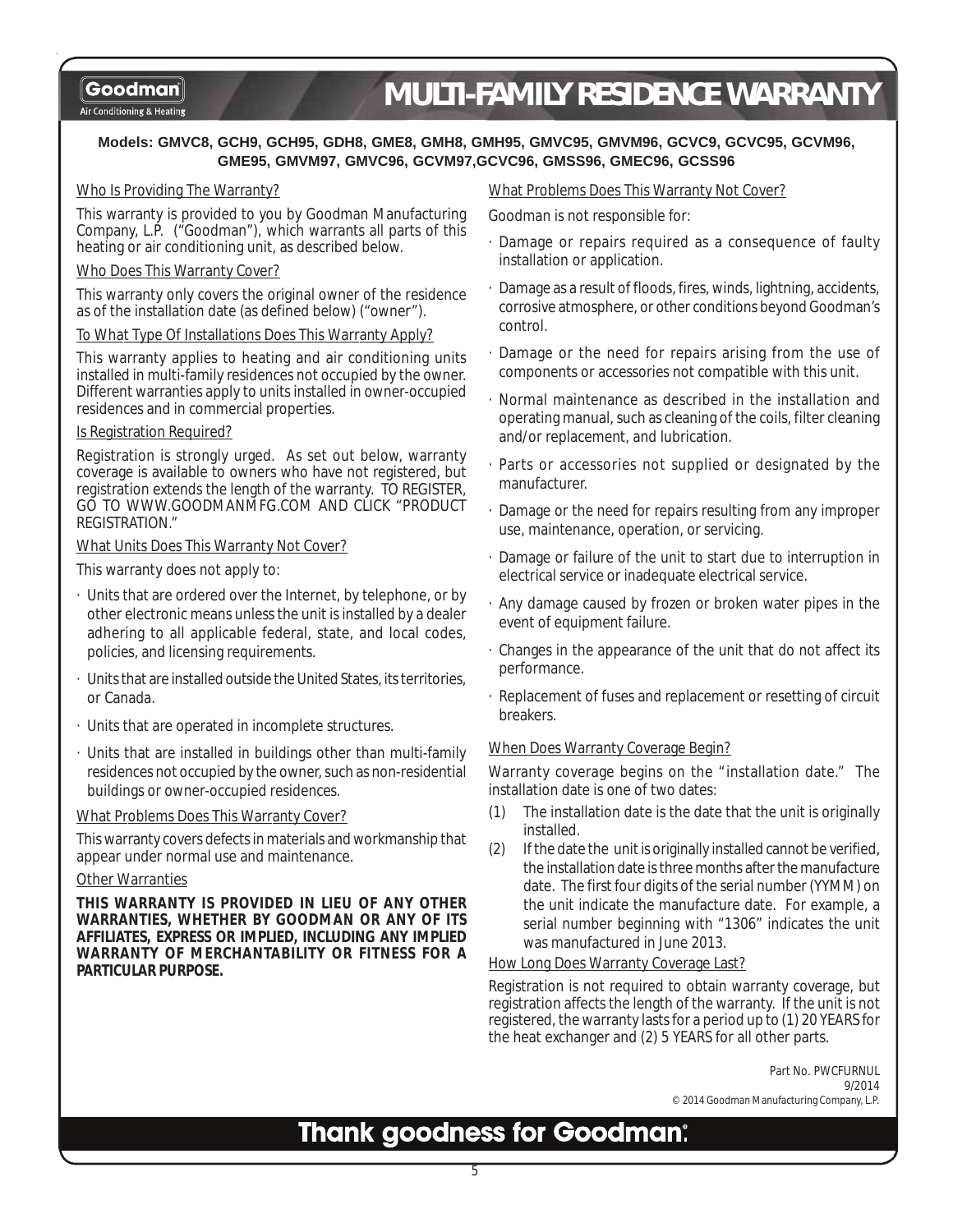#### Air Conditioning & Heating

# *MULTI-FAMILY RESIDENCE WARRANTY*

#### **Models: GMVC8, GCH9, GCH95, GDH8, GME8, GMH8, GMH95, GMVC95, GMVM96, GCVC9, GCVC95, GCVM96, GME95, GMVM97, GMVC96, GCVM97,GCVC96, GMSS96, GMEC96, GCSS96**

If the unit is properly registered online within 60 days after the installation date, the warranty lasts for as long as the original registered owner ("registered owner") owns the multi-family residence in which the unit was originally installed, (1) for a period up to 20 YEARS for the heat exchanger and (2) for a period up to 10 YEARS for all other parts. TO REGISTER, GO TO WWW.GOODMANMFG.COM AND CLICK "PRODUCT REGISTRATION."

Neither of these warranty periods continues after the unit is removed from the location where it was originally installed.

The replacement of a part under this warranty does not extend the warranty period. In other words, Goodman warrants a replacement part only for the period remaining in the applicable warranty that commenced on the installation date.

#### What Will Goodman Do To Correct Problems?

Goodman will furnish a replacement part, without charge for the part only, to replace any part that is found to be defective due to workmanship or materials under normal use and maintenance. Furnishing of the replacement part is Goodman's only responsibility under this warranty.

THE OWNER AGREES THAT THESE REMEDIES ARE THE OWNER'S EXCLUSIVE REMEDIES FOR BREACH OF ALL WARRANTIES.

What Won't Goodman Do To Correct Problems?

Goodman will not pay for:

- · Labor, freight, or any other cost associated with the service, repair, or operation of the unit.
- · Electricity or fuel costs, or increases in electricity or fuel costs, for any reason, including additional or unusual use of supplemental electric heat.
- · Lodging or transportation charges.

**WHETHER ANY CLAIM IS BASED ON NEGLIGENCE OR OTHER TORT, BREACH OF WARRANTY OR OTHER BREACH OF CONTRACT, OR ANY OTHER THEORY, NEITHER GOODMAN NOR ANY OF ITS AFFILIATES SHALL IN ANY EVENT BE LIABLE FOR INCIDENTAL OR CONSEQUENTIAL DAMAGES, INCLUDING BUT NOT LIMITED TO LOST PROFITS, LOSS OF USE OF A UNIT, EXTRA UTILITY EXPENSES, OR DAMAGES TO PROPERTY.**

How Can The Owner Receive Warranty Service?

If there is a problem with the unit, contact a licensed contractor.

To receive a replacement part, a licensed contractor must bring the defective part to a Goodman heating and air conditioning products distributor.

For more information about the warranty, contact Goodman Consumer Affairs at 877-254-4729 or write to Goodman Consumer Affairs, 7401 Security Way, Houston, Texas 77040.

#### Where Can Any Legal Remedies Be Pursued?

ARBITRATION CLAUSE. IMPORTANT. PLEASE REVIEW THIS ARBITRATION CLAUSE. IT AFFECTS YOUR LEGAL RIGHTS.

- 1. *Parties*: This arbitration clause affects your rights against Goodman and any of its affiliates or employees or agents, successors, or assigns, all of whom together are referred to below as "we" or "us" for ease of reference.
- 2. *ARBITRATION REQUIREMENT***: EXCEPT AS STATED BELOW, ANY DISPUTE BETWEEN YOU AND ANY OF US SHALL BE DECIDED BY NEUTRAL, BINDING ARBITRATION RATHER THAN IN COURT OR BY JURY TRIAL.** "Dispute" will be given the broadest possible meaning allowable by law. It includes any dispute, claim, or controversy arising from or relating to your purchase of this heating or air conditioning unit, any warranty upon the unit, or the unit's condition. It also includes determination of the scope or applicability of this Arbitration Clause. The arbitration requirement applies to claims in contract and tort, pursuant to statute, or otherwise.
- 3. *CLASS-ARBITRATION WAIVER***: ARBITRATION IS HANDLED ON AN INDIVIDUAL BASIS. IF A DISPUTE IS ARBITRATED, YOU AND WE EXPRESSLY WAIVE ANY RIGHT TO PARTICIPATE AS A CLASS REPRESENTATIVE OR CLASS MEMBER ON ANY CLASS CLAIM YOU MAY HAVE AGAINST US OR WE AGAINST YOU, OR AS A PRIVATE ATTORNEY GENERAL OR IN ANY OTHER REPRESENTATIVE CAPACITY. YOU AND WE ALSO WAIVE ANY RIGHT TO CLASS ARBITRATION OR ANY CONSOLIDATION OF INDIVIDUAL ARBITRATIONS.**
- 4. *Discovery and Other Rights*: Discovery and rights to appeal in arbitration are generally more limited than in a lawsuit. This applies to both you and us. Other rights that you or we would have in court may not be available in arbitration. Please read this Arbitration Clause and consult the rules of the arbitration organizations listed below for more information.
- 5. *SMALL CLAIMS COURT OPTION***: YOU MAY CHOOSE TO LITIGATE ANY DISPUTE BETWEEN YOU AND ANY OF US IN SMALL CLAIMS COURT, RATHER THAN IN ARBITRATION, IF THE DISPUTE MEETS ALL REQUIREMENTS TO BE HEARD IN SMALL CLAIMS COURT.**

Part No. PWCFURNUL 9/2014 © 2014 Goodman Manufacturing Company, L.P.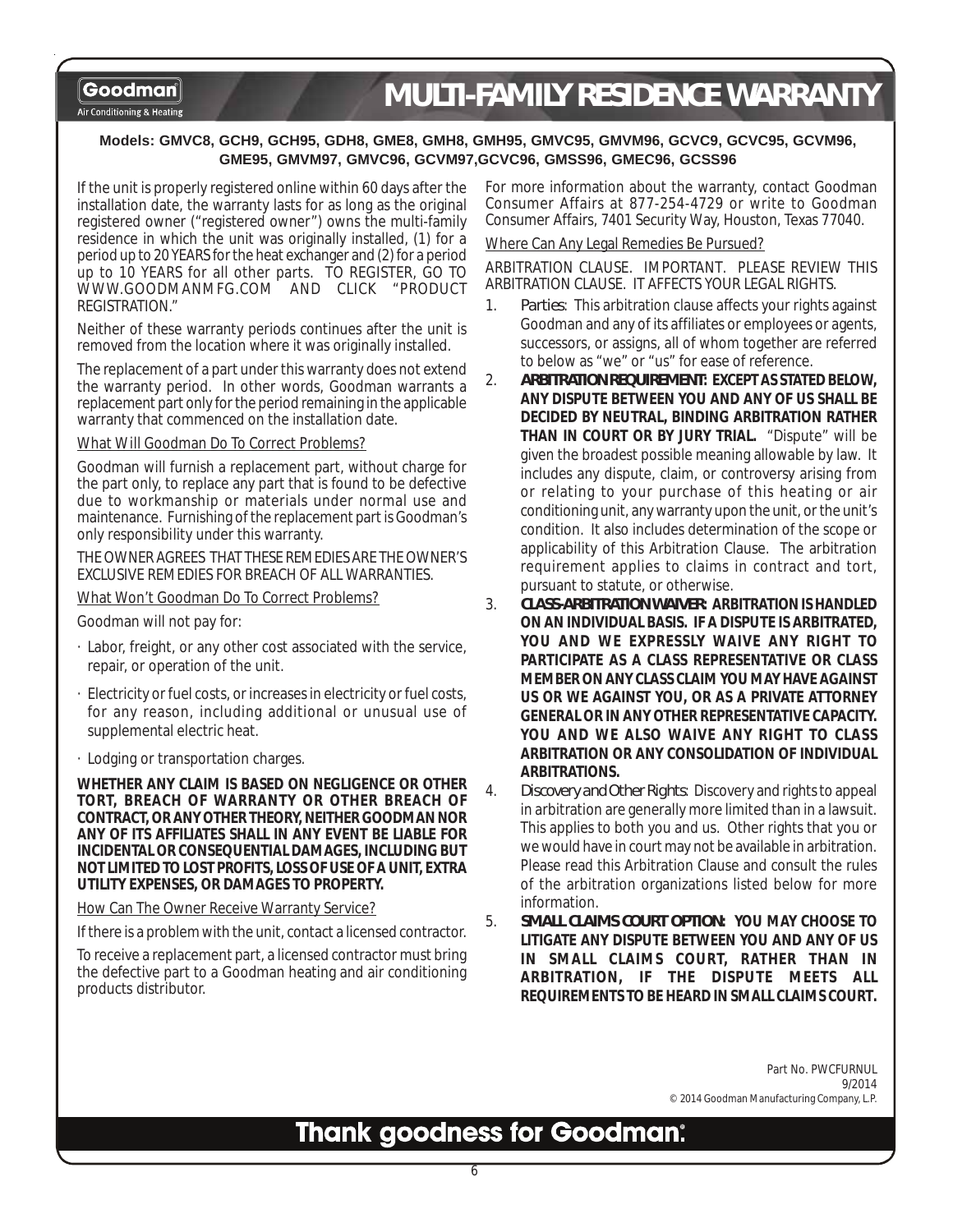# *MULTI-FAMILY RESIDENCE WARRANTY*

#### Air Conditioning & Heating

#### **Models: GMVC8, GCH9, GCH95, GDH8, GME8, GMH8, GMH95, GMVC95, GMVM96, GCVC9, GCVC95, GCVM96, GME95, GMVM97, GMVC96, GCVM97,GCVC96, GMSS96, GMEC96, GCSS96**

- 6. *Governing Law*: For residents of the United States, the procedures and effect of the arbitration will be governed by the Federal Arbitration Act (9 U.S.C. § 1 et seq.) rather than by state law concerning arbitration. For residents of Canada, the procedures and effect of the arbitration will be governed by the applicable arbitration law of the province in which you purchased your unit. The law governing your substantive warranty rights and other claims will be the law of the state or province in which you purchased your unit. Any court having jurisdiction may enter judgment on the arbitration award.
- 7. *Rules of the Arbitration*: If the amount in controversy is less than \$250,000, the arbitration will be decided by a single arbitrator. If the amount in controversy is greater than or equal to \$250,000, the arbitration will be decided by a panel of three arbitrators. The arbitrator(s) will be chosen pursuant to the rules of the administering arbitration organization. United States residents may choose the American Arbitration Association (1633 Broadway, 10<sup>th</sup> Floor, New York, NY 10019, www.adr.org JAMS (1920 Main Street, Ste. 300, Irvine, CA 926 www.jamsadr.com), or, subject to our approval, any of arbitration organization. In addition, Canadian reside may choose the ADR Institute of Canada (234 Eglington) Ave. East, Suite 405, Toronto, Ontario, M4P 1 www.amic.org). These organizations' rules can obtained by contacting the organization or visiting website. If the chosen arbitration organization's r conflict with this Arbitration Clause, the provisions of Arbitration Clause control. The award of the arbitrator shall be final and binding on all parties.
- 8. *Location of the Arbitration Hearing*: Unless applicable provides otherwise, the arbitration hearing for Unit States residents will be conducted in the federal judi district in which you reside or, for Canadian residents the province in which you reside.
- 9. *Costs of the Arbitration*: Each party is responsible for own attorney, expert, and other fees unless applicable requires otherwise. Goodman will pay your share of fees charged by the arbitration organization arbitrator(s) beyond the first \$200. Where permiss by law, you may be required to reimburse Goodman the fees of the arbitration organization and arbitrator in whole or in part by decision of the arbitrator(s) at discretion of the arbitrator(s).

10. *Survival and Enforceability of this Arbitration Clause*: This Arbitration Clause shall survive the expiration or termination, or any transfer, of the warranty on your unit. If any part of this Arbitration Clause, except waivers of class-action rights, is found to be unenforceable for any reason, the remainder of this clause and the warranty shall remain enforceable. If, in a case in which class-action allegations have been made, the waiver of class-action rights under this warranty is found to be unenforceable with respect to any part of the dispute, the parts of the dispute as to which the waiver of class-action rights have been found unenforceable will be severed and will proceed in court without reference or application of this Arbitration Clause. Any remaining parts will proceed in arbitration.

| <b>OWNER NAME</b>                       |
|-----------------------------------------|
| ADDRESS OF INSTALLATION                 |
| CITY / STATE-PROVINCE / ZIP-POSTAL CODE |
| <b>INSTALLER NAME</b>                   |
| CITY / STATE-PROVINCE / ZIP-POSTAL CODE |
| PHONE # / FAX #                         |
| <b>DISTRIBUTOR NAME</b>                 |
| CITY / STATE-PROVINCE / ZIP-POSTAL CODE |
| PHONE # / FAX #                         |
| MODEL # & SERIAL #                      |
| <b>INSTALLATION DATE</b>                |

Part No. PWCFURNUL 9/2014 © 2014 Goodman Manufacturing Company, L.P.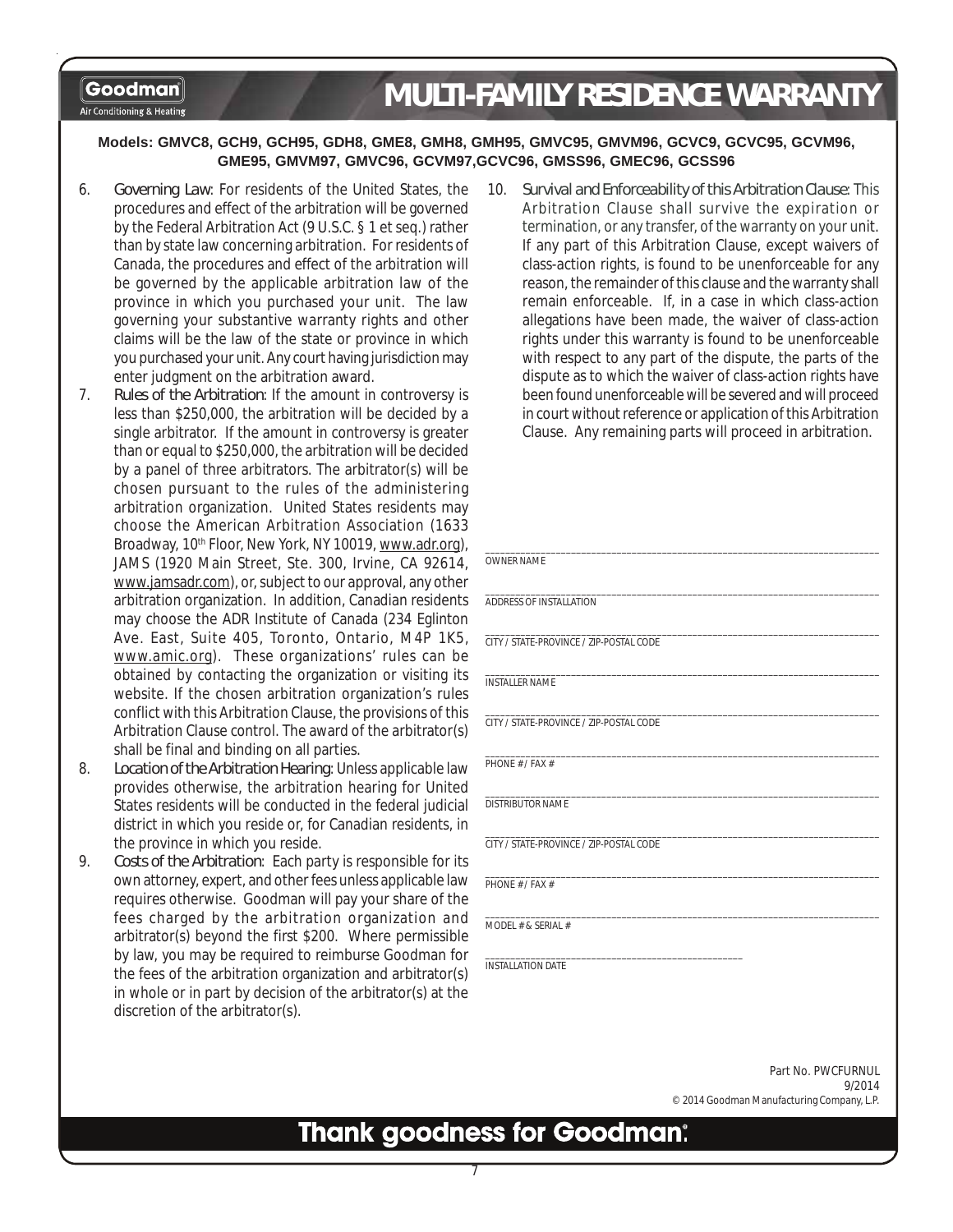Air Conditioning & Heating

# *COMMERCIAL WARRANTY*

#### **Models: GMVC8, GCH9, GCH95, GDH8, GME8, GMH8, GMH95, GMVC95, GMVM96, GCVC9, GCVC95, GCVM96, GME95, GMVM97, GMVC96, GCVM97,GCVC96, GMSS96, GMEC96, GCSS96**

#### Who Is Providing The Warranty?

This warranty is provided to you by Goodman Manufacturing Company, L.P. ("Goodman"), which warrants all parts of this heating or air conditioning unit, as described below.

#### Who Does This Warranty Cover?

This warranty only covers the original owner of the nonresidential building as of the installation date (as defined below) ("owner").

#### To What Type Of Installations Does This Warranty Apply?

This warranty applies to heating and air conditioning units installed in buildings other than residences. Different warranties apply to units installed in owner-occupied residences and in multi-family residences not occupied by the owner.

#### What Units Does This Warranty Not Cover?

This warranty does not apply to:

- · Units that are ordered over the Internet, by telephone, or by other electronic means unless the unit is installed by a dealer adhering to all applicable federal, state, and local codes, policies, and licensing requirements.
- Units that are installed outside the United States, its territories, or Canada.
- · Units that are operated in incomplete structures.
- · Units that are installed in residential buildings.

#### What Problems Does This Warranty Cover?

This warranty covers defects in materials and workmanship that appear under normal use and maintenance.

#### **Other Warranties**

**THIS WARRANTY IS PROVIDED IN LIEU OF ANY OTHER WARRANTIES, WHETHER BY GOODMAN OR ANY OF ITS AFFILIATES, EXPRESS OR IMPLIED, INCLUDING ANY IMPLIED WARRANTY OF MERCHANTABILITY OR FITNESS FOR A PARTICULAR PURPOSE.**

What Problems Does This Warranty Not Cover?

Goodman is not responsible for:

- · Damage or repairs required as a consequence of faulty installation or application.
- Damage as a result of floods, fires, winds, lightning, accidents, corrosive atmosphere, or other conditions beyond Goodman's control.
- Damage or the need for repairs arising from the use of components or accessories not compatible with this unit.
- · Normal maintenance as described in the installation and operating manual, such as cleaning of the coils, filter cleaning and/or replacement, and lubrication.
- · Parts or accessories not supplied or designated by the manufacturer.
- · Damage or the need for repairs resulting from any improper use, maintenance, operation, or servicing.
- · Damage or failure of the unit to start due to interruption in electrical service or inadequate electrical service.
- · Any damage caused by frozen or broken water pipes in the event of equipment failure.
- · Changes in the appearance of the unit that do not affect its performance.
- · Replacement of fuses and replacement or resetting of circuit breakers.

#### When Does Warranty Coverage Begin?

Warranty coverage begins on the "installation date." The installation date is one of two dates:

- (1) The installation date is the date that the unit is originally installed.
- (2) If the date the unit is originally installed cannot be verified, the installation date is three months after the manufacture date. The first four digits of the serial number (YYMM) on the unit indicate the manufacture date. For example, a serial number beginning with "1306" indicates the unit was manufactured in June 2013.

#### How Long Does Warranty Coverage Last?

The warranty lasts for a period up to (1) 20 YEARS for the heat exchanger and (2) 5 YEARS for all other parts.

Neither of these warranty periods continues after the unit is removed from the location where it was originally installed.

The replacement of a part under this warranty does not extend the warranty period. In other words, Goodman warrants a replacement part only for the period remaining in the applicable warranty that commenced on the installation date.

#### What Will Goodman Do To Correct Problems?

Goodman will furnish a replacement part, without charge for the part only, to replace any part that is found to be defective due to workmanship or materials under normal use and maintenance. Furnishing of the replacement part is Goodman's only responsibility under this warranty.

> Part No. PWCFURNUL 9/2014 © 2014 Goodman Manufacturing Company, L.P.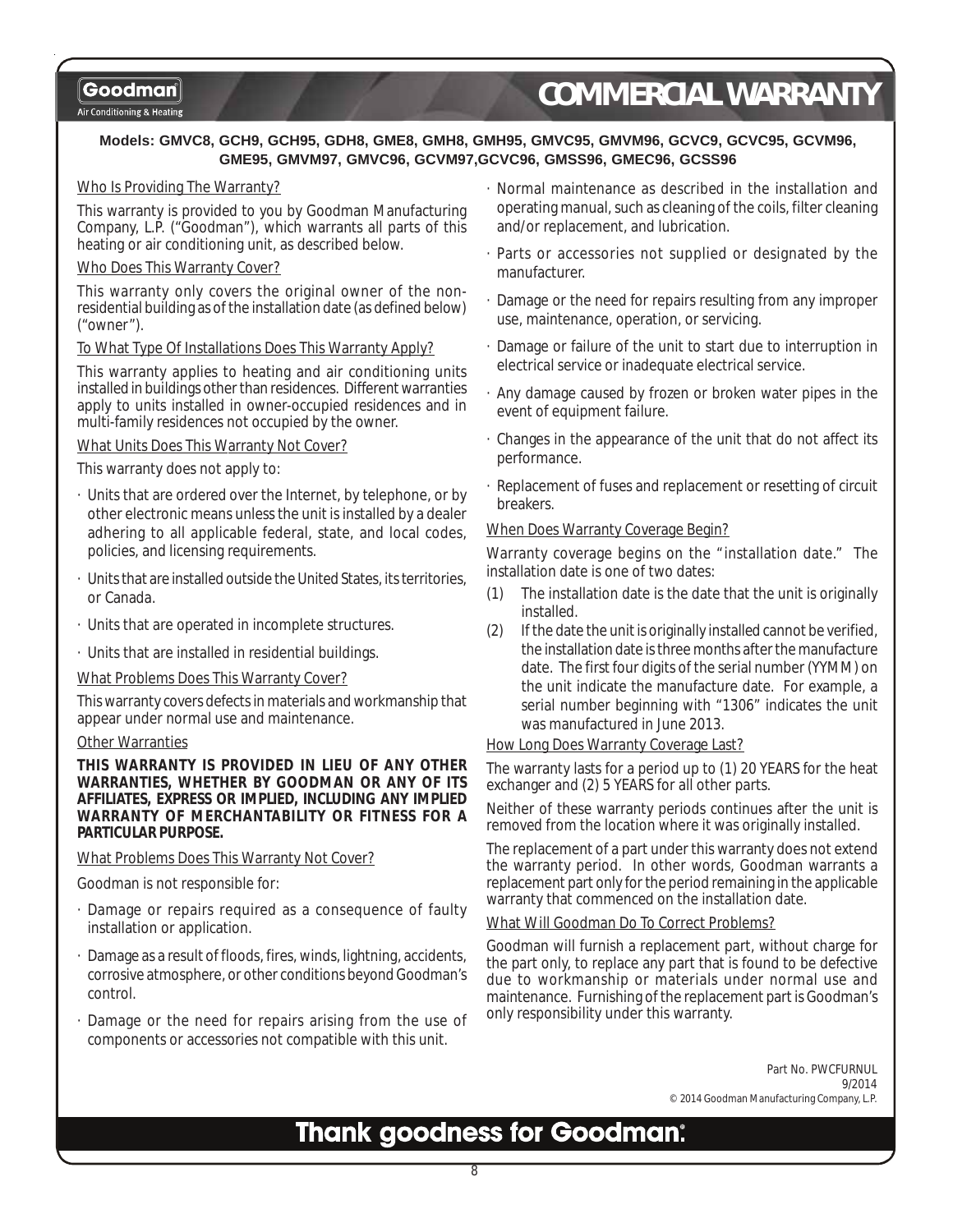Air Conditioning & Heating

# *COMMERCIAL WARRANTY*

**Models: GMVC8, GCH9, GCH95, GDH8, GME8, GMH8, GMH95, GMVC95, GMVM96, GCVC9, GCVC95, GCVM96, GME95, GMVM97, GMVC96, GCVM97,GCVC96, GMSS96, GMEC96, GCSS96**

THE OWNER AGREES THAT THESE REMEDIES ARE THE OWNER'S EXCLUSIVE REMEDIES FOR BREACH OF ALL WARRANTIES.

What Won't Goodman Do To Correct Problems?

Goodman will not pay for:

- · Labor, freight, or any other cost associated with the service, repair, or operation of the unit.
- Electricity or fuel costs, or increases in electricity or fuel costs, for any reason, including additional or unusual use of supplemental electric heat.
- · Lodging or transportation charges.

**WHETHER ANY CLAIM IS BASED ON NEGLIGENCE OR OTHER TORT, BREACH OF WARRANTY OR OTHER BREACH OF CONTRACT, OR ANY OTHER THEORY, NEITHER GOODMAN NOR ANY OF ITS AFFILIATES SHALL IN ANY EVENT BE LIABLE FOR INCIDENTAL OR CONSEQUENTIAL DAMAGES, INCLUDING BUT NOT LIMITED TO LOST PROFITS, LOSS OF USE OF A UNIT, EXTRA UTILITY EXPENSES, OR DAMAGES TO PROPERTY.**

#### How Can The Owner Receive Warranty Service?

If there is a problem with the unit, contact a licensed contractor.

To receive a replacement part, a licensed contractor must bring the defective part to a Goodman heating and air conditioning products distributor.

For more information about the warranty, contact Goodman Consumer Affairs at 877-254-4729 or write to Goodman Consumer Affairs, 7401 Security Way, Houston, Texas 77040.

Where Can Any Legal Remedies Be Pursued?

ARBITRATION CLAUSE. IMPORTANT. PLEASE REVIEW THIS ARBITRATION CLAUSE. IT AFFECTS YOUR LEGAL RIGHTS.

- 1. *Parties*: This arbitration clause affects your rights against Goodman and any of its affiliates or employees or agents, successors, or assigns, all of whom together are referred to below as "we" or "us" for ease of reference.
- 2. *ARBITRATION REQUIREMENT***: EXCEPT AS STATED BELOW, ANY DISPUTE BETWEEN YOU AND ANY OF US SHALL BE DECIDED BY NEUTRAL, BINDING ARBITRATION RATHER THAN IN COURT OR BY JURY TRIAL.** "Dispute" will be given the broadest possible meaning allowable by law. It includes any dispute, claim, or controversy arising from or relating to your purchase of this heating or air conditioning unit, any warranty upon the unit, or the unit's condition. It also includes determination of the scope or applicability of this Arbitration Clause. The arbitration requirement applies to claims in contract and tort, pursuant to statute, or otherwise.
- 3. *CLASS-ARBITRATION WAIVER***: ARBITRATION IS HANDLED ON AN INDIVIDUAL BASIS. IF A DISPUTE IS ARBITRATED, YOU AND WE EXPRESSLY WAIVE ANY RIGHT TO PARTICIPATE AS A CLASS REPRESENTATIVE OR CLASS MEMBER ON ANY CLASS CLAIM YOU MAY HAVE AGAINST US OR WE AGAINST YOU, OR AS A PRIVATE ATTORNEY GENERAL OR IN ANY OTHER REPRESENTATIVE CAPACITY. YOU AND WE ALSO WAIVE ANY RIGHT TO CLASS ARBITRATION OR ANY CONSOLIDATION OF INDIVIDUAL ARBITRATIONS.**
- 4. *Discovery and Other Rights*: Discovery and rights to appeal in arbitration are generally more limited than in a lawsuit. This applies to both you and us. Other rights that you or we would have in court may not be available in arbitration. Please read this Arbitration Clause and consult the rules of the arbitration organizations listed below for more information.
- 5. *SMALL CLAIMS COURT OPTION***: YOU MAY CHOOSE TO LITIGATE ANY DISPUTE BETWEEN YOU AND ANY OF US IN SMALL CLAIMS COURT, RATHER THAN IN ARBITRATION, IF THE DISPUTE MEETS ALL REQUIREMENTS TO BE HEARD IN SMALL CLAIMS COURT.**
- *6. Governing Law*: For residents of the United States, the procedures and effect of the arbitration will be governed by the Federal Arbitration Act (9 U.S.C. § 1 et seq.) rather than by state law concerning arbitration. For residents of Canada, the procedures and effect of the arbitration will be governed by the applicable arbitration law of the province in which you purchased your unit. The law governing your substantive warranty rights and other claims will be the law of the state or province in which you purchased your unit. Any court having jurisdiction may enter judgment on the arbitration award.
- *7. Rules of the Arbitration*: If the amount in controversy is less than \$250,000, the arbitration will be decided by a single arbitrator. If the amount in controversy is greater than or equal to \$250,000, the arbitration will be decided by a panel of three arbitrators. The arbitrator(s) will be chosen pursuant to the rules of the administering arbitration organization. United States residents may choose the American Arbitration Association (1633 Broadway, 10<sup>th</sup> Floor, New York, NY 10019, www.adr.org), JAMS (1920 Main Street, Ste. 300, Irvine, CA 92614, www.jamsadr.com), or, subject to our approval, any other arbitration organization. In addition, Canadian residents